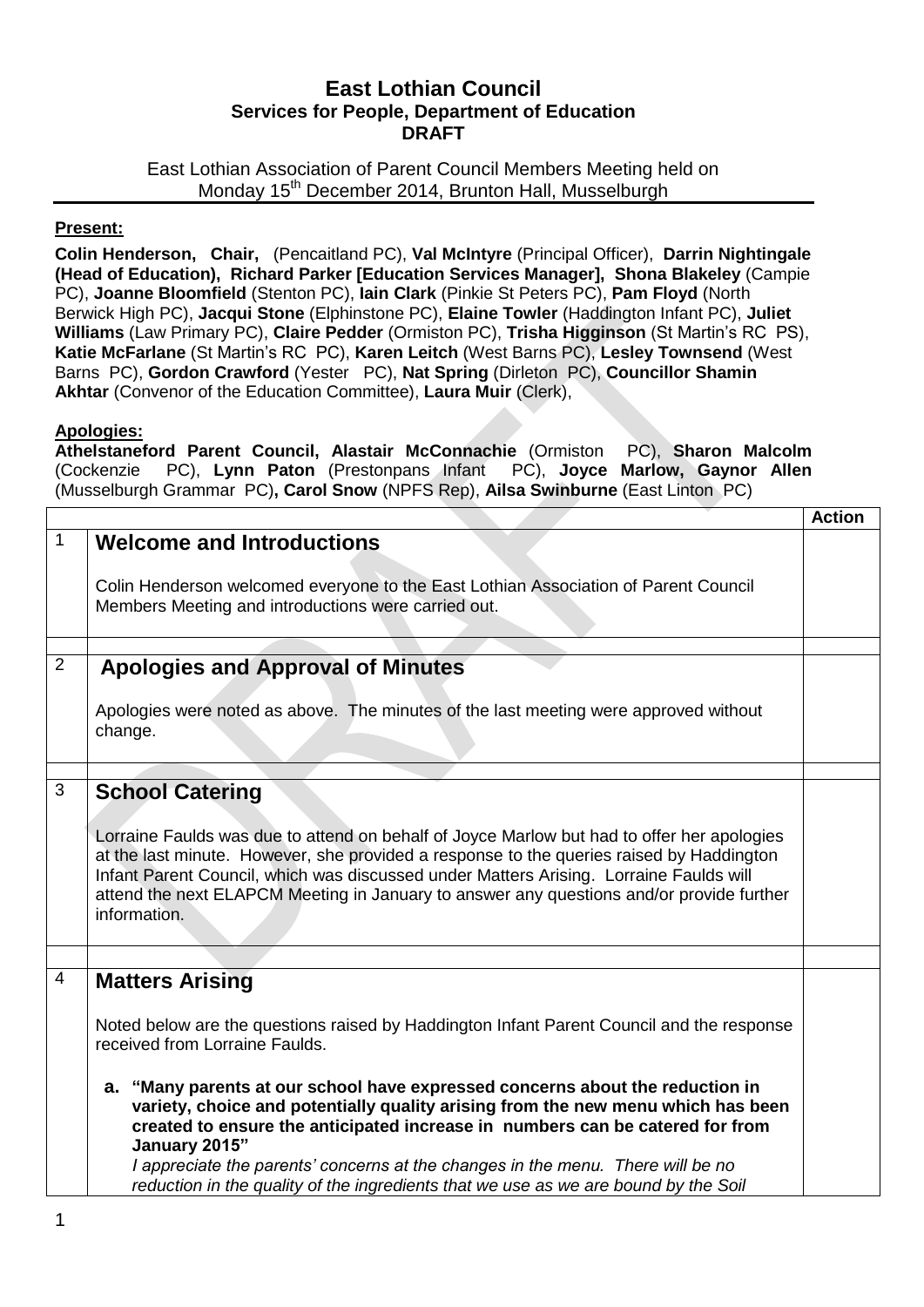*Association, Food for Life Bronze level award criteria, which requires meat to be to Red Tractor or Farm Assured quality, fish needs to be from sustainable sources and fruit and vegetables should be local where possible. Another main factor is that at least 75% of the dishes on the menu must be cooked from scratch. Our menu is analysed using a specialist software program to ensure that it also meets the Food and Drink in Schools (Scotland) regulations which are very tight standards set by the Scottish government. The choice has lessened in that we initially only had baked potatoes on twice over the 3 weeks cycle. This was in preparation for the volume of meals expected in January with the introduction of UIFSM (Universal Infant Free School Meals), logistically most kitchens would be unable to cook and serve the amount of potatoes that would be required. Very quickly after the menu was introduced we realised through feedback from parents and Head teachers that Tuesdays were a problem as the choice was limited. The choices on the Tuesdays are from experience the most popular dishes however as this was highlighted as a problem we changed it so that baked potatoes are available on Tuesdays and Thursdays. The menu was devised by a group of our cooks who know what the children on the whole like to eat and who also have the expertise and knowledge in cooking for large groups. Whilst we appreciate not all schools will be catering in large quantities it is expected that meal numbers will increase considerably and it would be impractical for smaller schools to have a different menu from larger schools.*

**b. "Also concerns about time allowed for children to collect and eat their lunch if uptake is high and whether additional staff are to be provided to deal with lunches"**

*We are currently recruiting for additional staff to prepare, cook and serve the lunches. Our Cooks are working with their individual Head Teachers to find the best way to stagger the lunch so that everyone will be able to be served and have time to eat their lunch. This was also a factor in removing some of the choice from the menu. "Less choice = Less deliberating over what to have = more time to eat the meal"*

c. **"Low numbers of children choosing 'healthy' options – some of the new options on the menu have low uptake eg Fish Pie and I wonder if some activity could be undertaken to give children a taster of some of these dishes as part of the HWB aspect of CfE".**

*I can understand children not being willing to try a dish they haven't had before as if they don't like it they will go hungry. Perhaps if they've had an opportunity to try some of these as a taster then they might be more willing to choose them for lunch. We would be delighted to undertake some work involving taster sessions and individual schools should speak to their cook supervisor in the first instance. As explained above the menu is analysed to ensure that it is balanced over the course of each week.*

Darrin confirmed that a grant from the Scottish Government had been received to cover the cost of this initiative. Darrin wanted to express his thanks Joyce Marlow and her team who have worked very hard to get this in place on time.

The Parental Engagement Survey was also discussed. Val advised this would be taken forward early in the new term. Val would like parental input and Elaine Towler offered her support.

# 5 **Area Partnerships**

No update had been received from Kaela Scott prior to the meeting. Darrin gave a brief update on the Musselburgh Area Partnership. The main focus for the Musselburgh AP is **Attainment**. Anyone is welcome to attend the Area Partnership Meetings, dates, times and venues are available on the East Lothian Council Website.

The Area Partnership Minutes are available on the Council Website or by clicking on this [link](http://www.eastlothian.gov.uk/info/200135/east_lothian_partnership_priorities/1586/community_planning_in_east_lothian/2)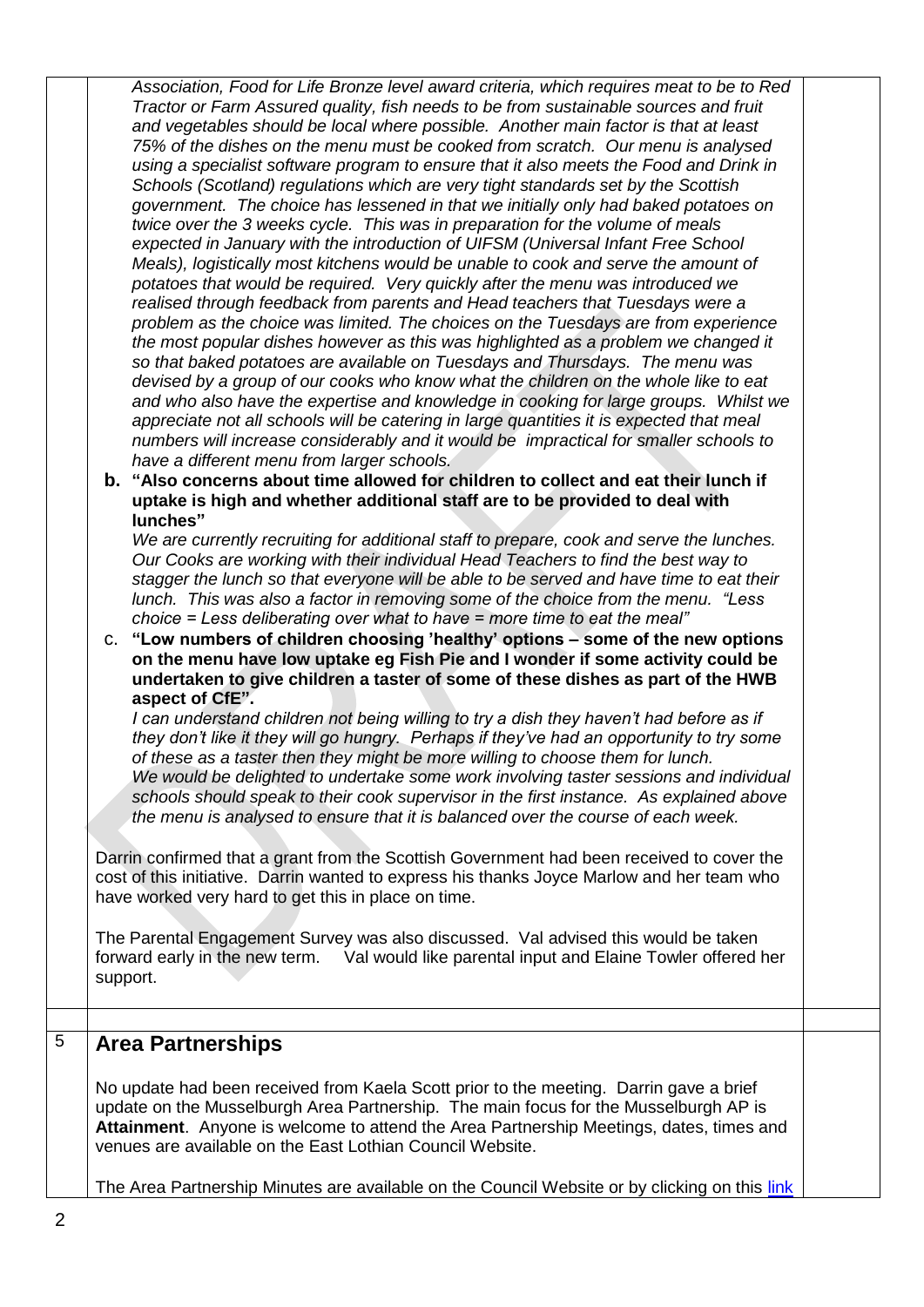# 6 **Update from Darrin Nightingale**

# **Attainment – Secondary**

Meetings had recently taken place with the Secondary Head Teachers to discuss the top 3 priorities in raising attainment; these are:

- *1. How do you monitor and track?*
- *2. What data do you use?*
- *3. What does the data tell you and what do you do with it?*

Also in attendance at these meetings were a Depute Head Teacher, Quality Improvement Officer, Principal Officer (Information and Research), Deputy Chief Executive and a 'Buddy' Head Teacher. Common and Unique statistics were also discussed at these meetings.

#### **Attainment – Primary**

Cluster based meetings had taken place these were run by the Quality Improvement Officer. Literacy and Numeracy were discussed along with key points in transitions.

### **SMEB (Senior Management Education Board)**

This group currently meet every other month, The Education Improvement Strategy is due to be signed off at the next meeting due to take place this month. Darrin will discuss this at a future ELAPCM Meeting.

### **Budget**

Darrin provided an update on the current budget. Education is responsible for around 50% of the overall Council Budget. The budget is a 3 year rolling budget, the end of year 1 will come to an end on 31<sup>st</sup> March 2015. The level of savings required is challenging, Secondary Schools need to make a saving of £600,000 and Primaries need to save £200,000 over the three years. The percentage of the savings required for Year 1 have been identified, Year 2 and 3 will be challenging without redesign .

To achieve the primary savings, It has been necessary to reduce the number of Teachers in the Nursery setting and replace these with Nursery Nurses, where there is more than one teacher in the establishment from August 2015. Authorities are required by the Scottish Government to keep teacher numbers the same wherever possible. East Lothian also have an agreement dating back to the regional council days that no teacher can be made redundant. The teachers from the Nursery will be moved into positions within schools. Richard Parker is currently in discussions with Head Teachers to identify openings.

The savings required to be made by the Secondary Schools are more challenging. Meetings are still ongoing.

**Darrin highlighted some of the suggestions that are being considered across the country by other local authorities to make the required substantial financial saving. He stressed that these were other authorities suggestions and not suggestions made by East Lothian Council :**

- Reducing exam choices in schools
- Reducing number of teaching hours in Primary Schools
- Rural School Closures
- Class Sizes in Primary/Secondary
- School Transport Levels
- Other Services (Ancillaries/Drama/Music)
- Change Contracts (work/life balance)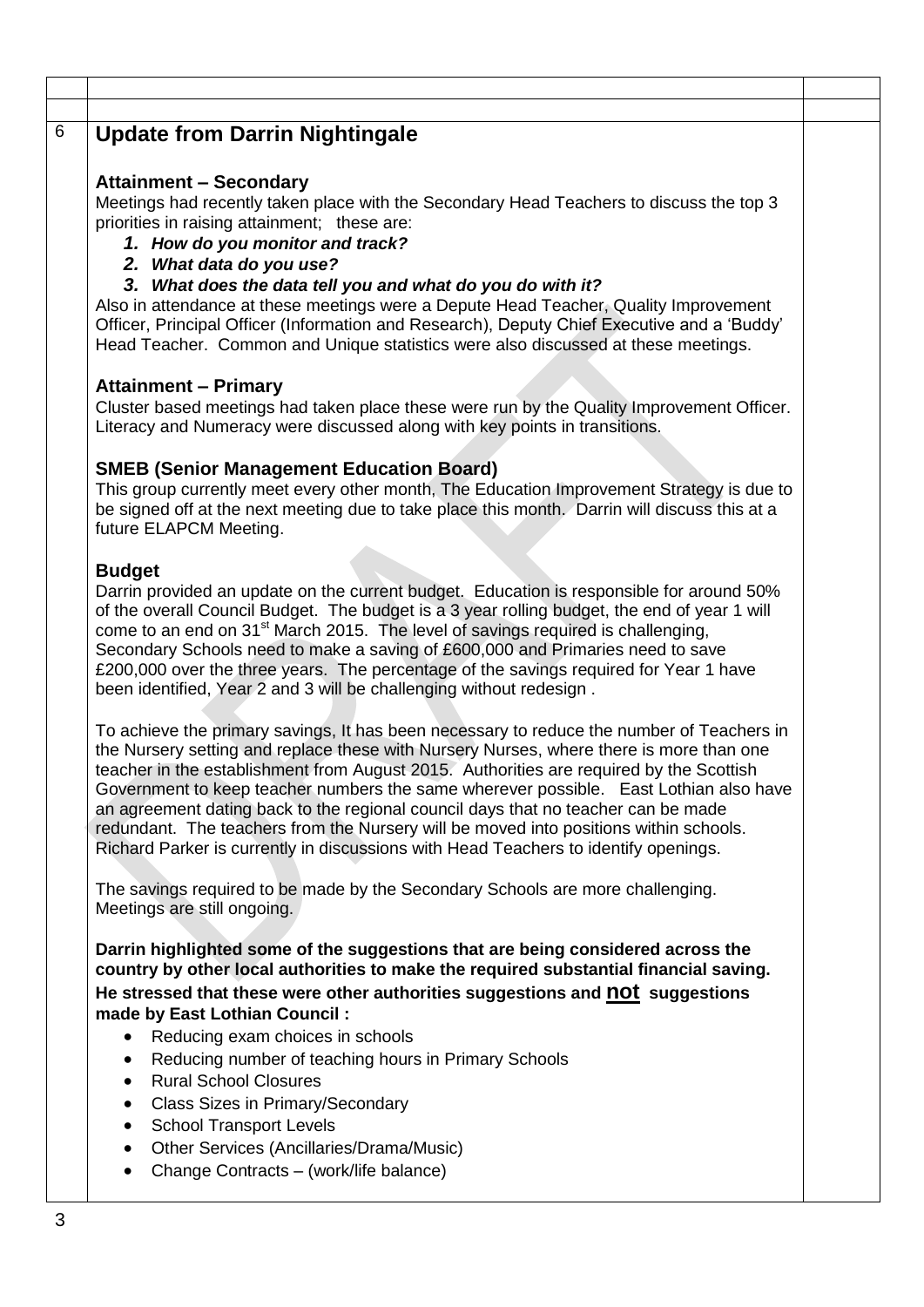|                | A full discussion followed and Darrin agreed to send a copy of the full list of suggestions with<br>the Minute [attached] for information, and to provide Parent Councils with the opportunity to<br>provide feedback.                                                                                                                                                                                   | LM |
|----------------|----------------------------------------------------------------------------------------------------------------------------------------------------------------------------------------------------------------------------------------------------------------------------------------------------------------------------------------------------------------------------------------------------------|----|
|                | Shamin informed the group that there is a consultation on the website called 'You Pay, Now<br>Have Your Say'. The closing date for responses is Monday 15 <sup>th</sup> December, however there<br>is an email address for comments to be sent to. Shamin was going to look into the<br>possibility of the consultation being extended. Shamin will have more information for the<br>meeting in January. |    |
|                | Budgets to be kept as a standing item on the Agenda.                                                                                                                                                                                                                                                                                                                                                     |    |
|                | The Annual Budgets are set in Mid February with the papers being finalised in January.                                                                                                                                                                                                                                                                                                                   |    |
|                | The Consultation Hub can be found by clicking on this link                                                                                                                                                                                                                                                                                                                                               |    |
|                | Information on the Budget Papers can be found here                                                                                                                                                                                                                                                                                                                                                       |    |
|                | A slightly fuller list is attached of savings being considered by authorities across Scotland.<br>Parent councils feedback on which they feel should be progressed (ie prioritise). Returns by<br>end of January would be appreciated.                                                                                                                                                                   |    |
|                |                                                                                                                                                                                                                                                                                                                                                                                                          |    |
| $\overline{7}$ | <b>Update from Val McIntyre</b><br>Any training requests, please email parent council@eastlothian.gov.uk<br>Continued significant uptake of online payments<br>Two areas requiring attention early next term; Parental Involvement Strategy and<br>Survey to Parents.<br>Best wishes to you all for a peaceful festive break                                                                             |    |
|                |                                                                                                                                                                                                                                                                                                                                                                                                          |    |
|                |                                                                                                                                                                                                                                                                                                                                                                                                          |    |
| 8              | <b>National Parent Forum of Scotland</b>                                                                                                                                                                                                                                                                                                                                                                 |    |
|                | Apologies were received from Carol. and no update had been provided.                                                                                                                                                                                                                                                                                                                                     |    |
|                |                                                                                                                                                                                                                                                                                                                                                                                                          |    |
| $\overline{9}$ | <b>Any other Business</b>                                                                                                                                                                                                                                                                                                                                                                                |    |
|                | Secondary – National Qualifications Information Evening. Pam Floyd, NBHS, confirmed<br>their Head Teacher had discussed and agreed with the Parent Council School what they<br>would like provided. No other Secondary Reps in attendance. Val will follow this up.                                                                                                                                      |    |
|                | Parental Engagement - Elphinstone Parent Council<br>Elphinstone are currently struggling to get new members, if anyone has any thoughts or<br>ideas could you please email them to parentcouncil@eastlothian.gov.uk where they will be<br>collated and passed onto Elphinstone Parent Council.                                                                                                           |    |
|                | E-safety Rep – information has been emailed out. Responses are due to be back by $8th$<br>January.                                                                                                                                                                                                                                                                                                       |    |
|                | Colin thanked all Parent Council Members in attendance and closed the meeting.                                                                                                                                                                                                                                                                                                                           |    |